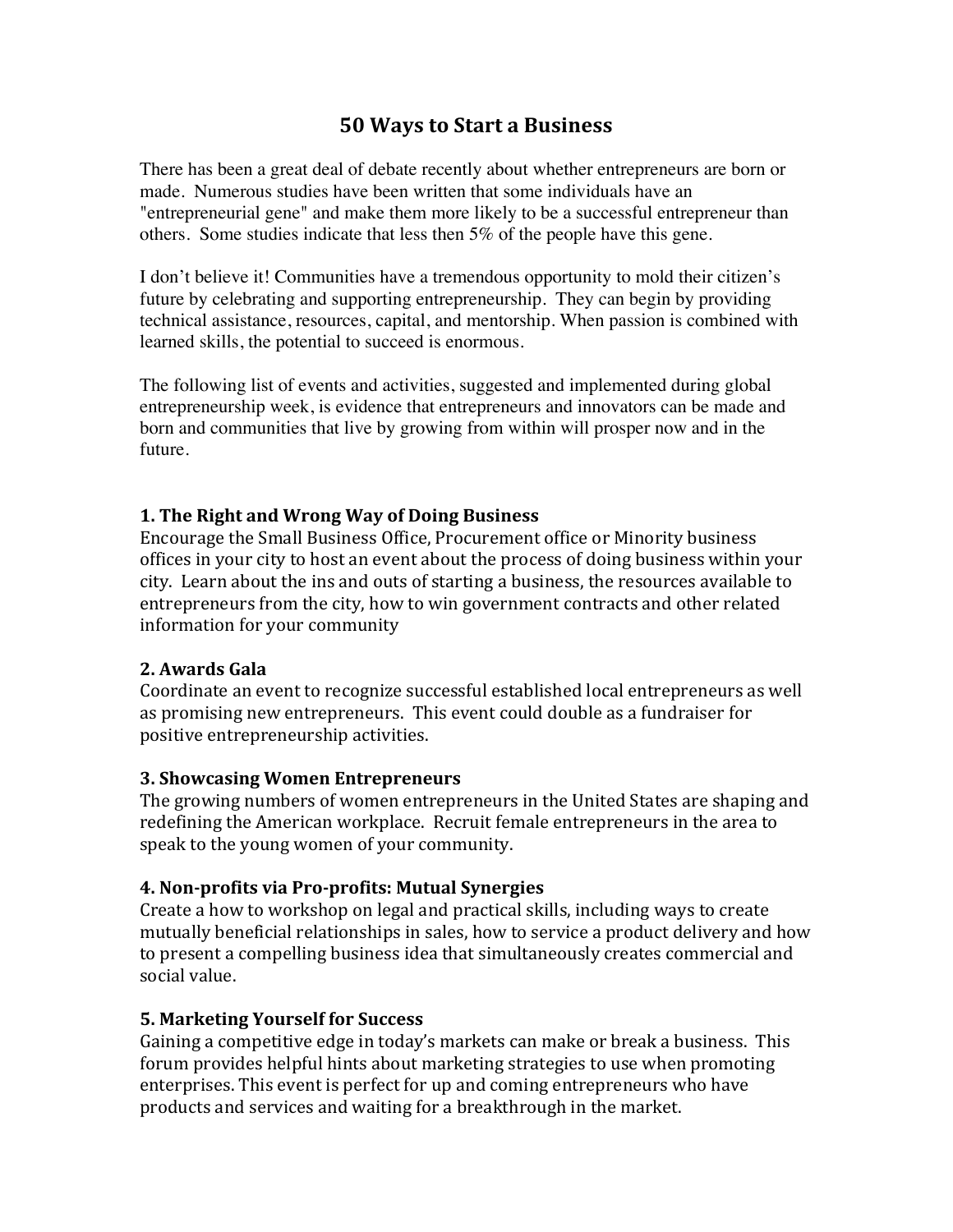### **6. Think Big: Revitalize Your Community**

Promote entrepreneurship and put your community on the map. Host a forum that creates and initiates discussion about public policy entrepreneurship and specific ideas to benefit your community.

#### **7. Entrepreneur Gatherings**

Launch a networking/mentoring opportunity for local entrepreneurs. Select a venue and time for entrepreneurs to gather and build their contacts at least one day of the month.

## **8. Show Me the Money: Getting Your Business Financed**

Money plays a key role in the entrepreneurs day to day expense., and figuring out the bottom line can lead to troubling situations. Host a session geared toward such startup companies discussing the key ingredients for financial success in the entrepreneurial world.

### **9. Innovation Expo**

Organize an interactive entrepreneurship fair. Invite entrepreneurs, investors, franchisers, suppliers, and innovators, to showcase their work to the general public. This event works best in a large open space where each vendor can set up a booth and display their product and service to visitors and spectators.

### **10. Entrepreneurs Market**

The growing popularity of farmers markets have allowed for local farmers and artisans to experience a profitable enterprise. Put on a local entrepreneurs market in your city and instill a sense of community while at the same time allowing for resident entrepreneurs to shop for lucrative ventures.

## **11.** Supplier Showcase

Hold a supplier showcase for local manufacturers and suppliers to display their products to local entrepreneurs. This will help suppliers build their networks and also give potential entrepreneurs the chance to explore untapped opportunities in their local communities.

## **12. Veterans Resource Day**

There are over 2.5 million businesses in the U.S. majority-owned by veterans and they employ 5 million people. Numerous national and local resources helped many of these startups. Host a veteran's entrepreneurship trades show that assists veterans in transition to get started owning and operating their own business. The day can conclude with an event that celebrates those veterans for their service to our country and to your economy.

## **13. If You Build It They Will Come**

Most everyone has had an idea at least once in their life to make something that would make their lives easier. Maker spaces have now provided people the tools to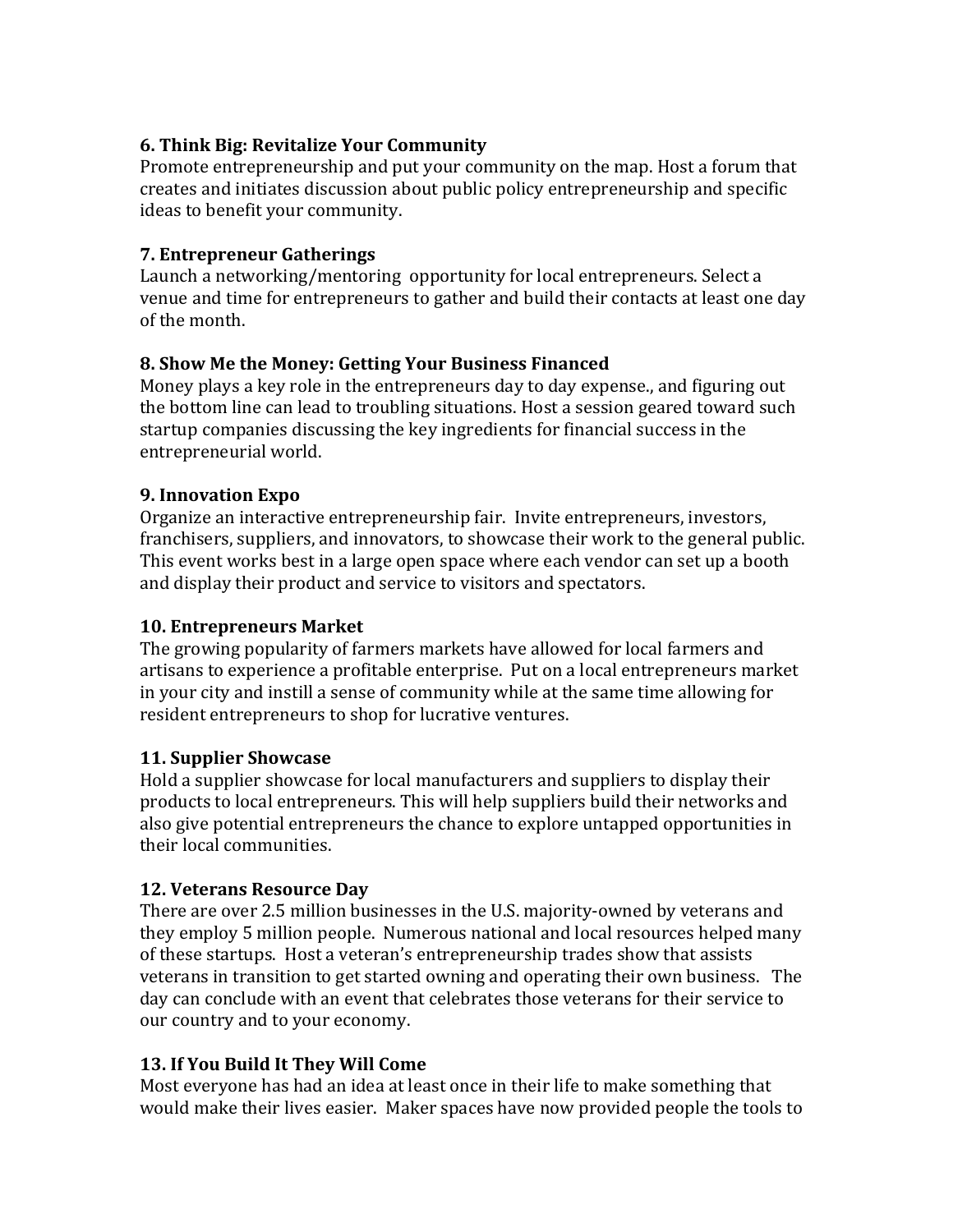turn their crazy ideas into profits. For those communities that have a maker space, have an open house with demonstrations from entrepreneurs that have successfully utilized the tools to create their dreams.

## **14. Libraries as Makerspaces**

Since the first official makerspace convened six years ago in a library in upstate New York, libraries have remained an ideal setting for makerspace events across the country. Many offer community resources like 3D printers, software, electronics, craft and hardware supplies, and more. Have a fund raising event at a makerspace to raise money to purchase additional resources and make libraries great again

# **15. How To Make it Big in Business**

Organize a day for aspiring entrepreneurs to observe and experience the day-to-day operation of a business venture. Invite local small businesses to open their doors and share their experiences with up and coming entrepreneurs.

# **16. Viral Marketing: Run Your Own Show**

At your festival or expo have a booth where students and entrepreneurs can be videotaped talking about entrepreneurship or performing a skit on entrepreneurship. At the end of the day submit the individual short clips to You Tube or Jib Jab and harness the power of viral marketing to ignite interest in entrepreneurship.

# **17.** Art and Entrepreneurship

Organize an art show featuring artists who explore the basic themes or characteristics of entrepreneurship: opportunity recognition, creativity, problem solving, risk taking, resourcefulness and passion for ideas. Arts and crafts are an excellent way to hold the interest of young audiences, while also enabling them to explore their creative side.

## **18. Small Business Summit**

Gather entrepreneurs and local elected officials to discuss issues that are important to them and exchange ideas about how to be successful. Discuss ways to make it easier for small business by examining regulatory and licensing subjects.

# **19.** Give Women the Credit

Make women center stage of your entrepreneur event with events that empower women to start and scale their own business. Help assist more women entrepreneurs by working with local businesses to have them set aside a portion of their sales for one day to create a micro-loan program for women startups. This would be a great compliment to Women's Entrepreneurship Day that will take place on November 29, 2017

# **20.** The True Power of Entrepreneurship

Organize a competition in which students submit a plan that will not only make money but also improve the world around us. This program will introduce the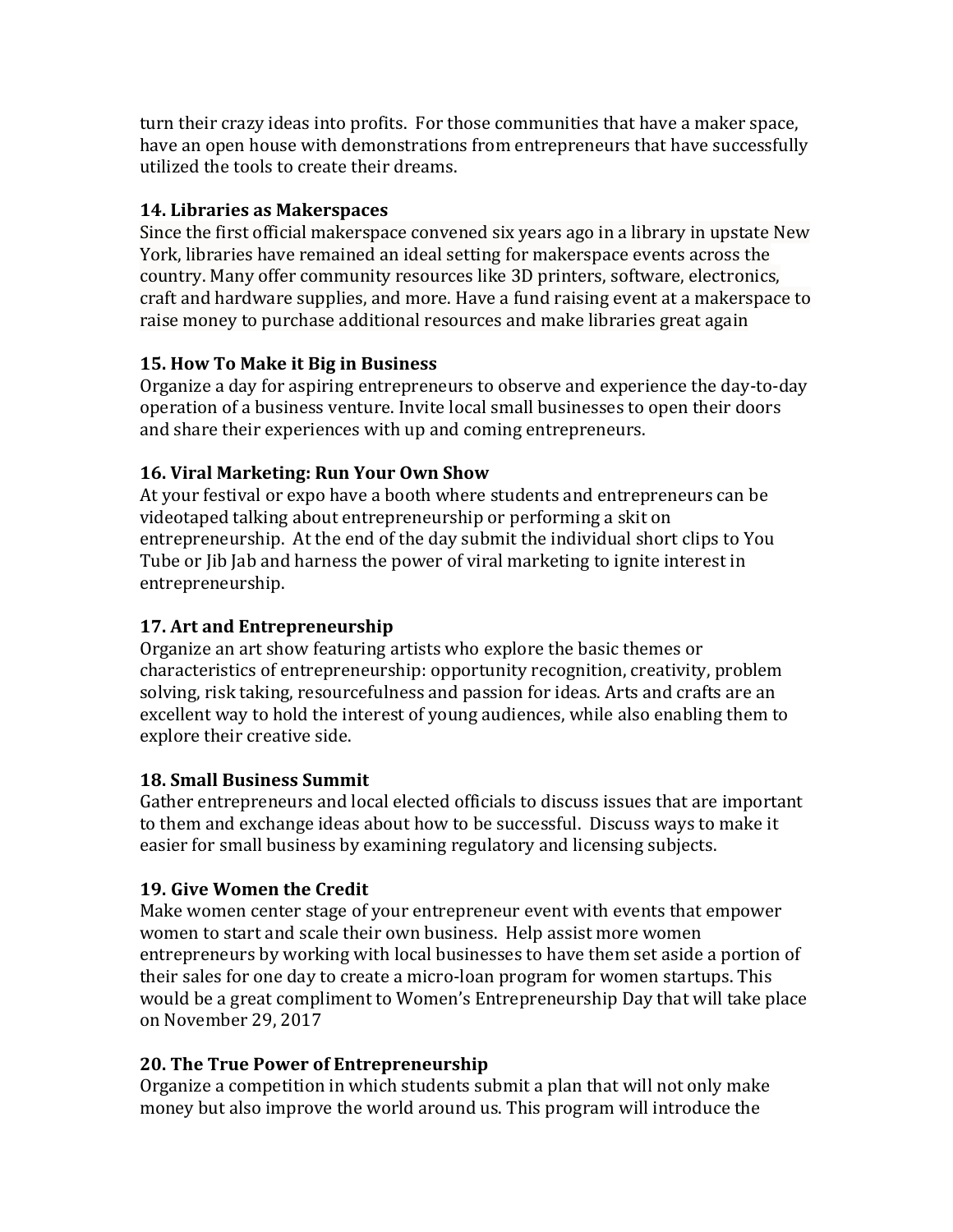concept of corporate social responsibility and demonstrate that financial outcomes do not exclude positive outcomes for the environment and social performance (triple bottom line)

# **21. Taking Initiative**

Organize a session for students to brainstorm possible entrepreneurial and business ventures that the community currently lacks. By the end of the session, students should have a business plan that includes how to enact it with their current resources. Challenge students to make it happen so they will stay and wok in their community.

## **22. Local Entrepreneurs Hall of Fame**

Get students to explore and research the history of prominent local business people and businesses. Each student selects one of these entrepreneurs to present to their class in a creative and innovative format

# **23. Diversity and Entrepreneurship**

Entrepreneurs come from many different backgrounds and each faces unique challenges and situations. Engage students in a discussion, led by a diverse group of entrepreneurs, to provide encouragement and mentorship to those wanting to follow in their footsteps.

# **24. Hot Shot Business**

Select and on line entrepreneurship game and host a youth competition for various age categories to see who can earn the most points (money). This will teach students the basics of business while making small business challenges fun.

## **25.** Circle the Food Trucks

A new generation of street-food lovers is lining up at food trucks and food carts like never before. It is a \$2.7 billion industry that has seen more than an 8.4 percent growth rate over the last 5 years. Host a food truck day that includes sampling the food followed by a discussion of how they started their business.

# **26. Host a Maker Faire Day**

Create your own maker fare event. Part science fair, part county fair, and part something entirely new, Maker Faire is an all-ages gathering of tech enthusiasts, crafters, educators, tinkerers, hobbyists, engineers, science clubs, authors, artists, students, and commercial exhibitors. Invite the community to come to Maker Faire to show what they have made and to share what they have learned.

## **27. Business Venture Competition**

Intended for high school business classes, this competition requires dividing a class into several teams that compete to formulate a money making business venture. Each team will be expected to select a product to sell for one week, as well as manage the finances, look for investors, and conduct market research. The team that makes the most product revenue by the end of the week wins the competition.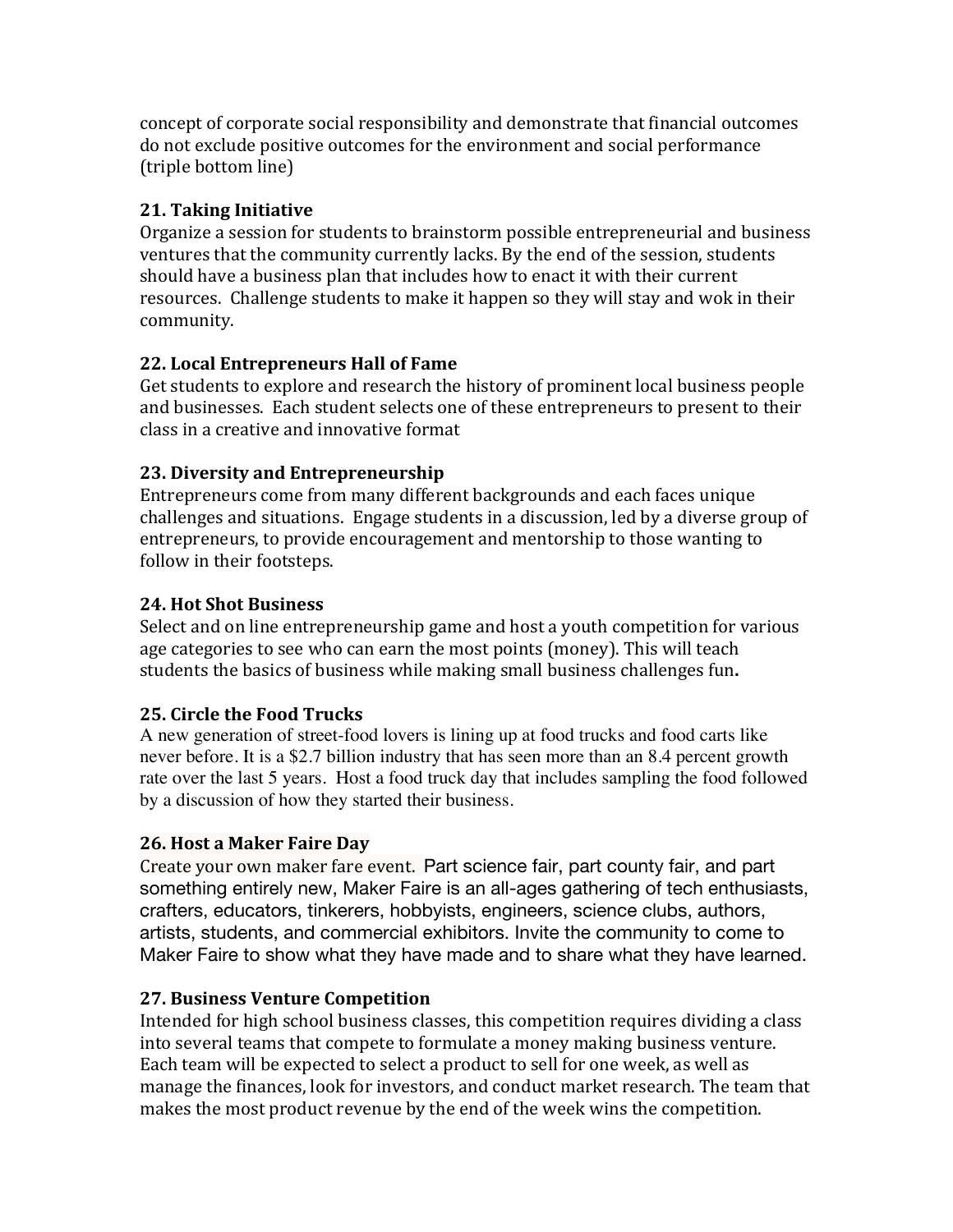### **28. Creativity Workshop**

Organize an afternoon workshop teaching students how to unleash their creativity. Design firms, artists, and educational institutions would be uniquely qualified to demonstrate their various creative processes that elicit the best ideas of participants. The activity may feature case studies of how creative projects developed from an idea to an actuality using different intellectual processes or ways of thinking.

### **29. Lights, Camera, Action: Spotlight on Entrepreneurs**

Host a film festival showcasing enterprising individuals. Have students create and submit videos on the theme of entrepreneurship and hold a film festival showcasing student work.

### **30. Entrepreneurs Interview**

Student should select a local entrepreneur and interview the person about their business. This should also include how and why they started their business, what problems did they have, and how did they finance it. Students should also ask why the entrepreneur chose to do business in their community and discover the benefits of starting a business in their own hometown.

## **31. Business Spotlight**

Work with the High Schools to help promote awareness to the possibilities of Entrepreneurship, to educate them by interviewing LLC's, Sole Props and Partnerships with 15 questions. Then students will put together a Power Point or Oral Report covering the questions. At the end of their presentation they are to have produced a commercial for the business the student chose. The presentation should be no more than 5 minutes with the commercial being between 30 and 60 seconds.

#### **32. Entrepreneurial Breakfast Series**

Prior to school sponsor a breakfast for students and listen to local entrepreneurs talk about their product and business. Encourage the local chamber to sponsor the event. Food talks!

## **33. Teenagers Learning Code**

Coding isn't just for the super-geeks anymore. Getting a little code under your belt is an incredibly valuable skill for marketers and any other members of a business team. Do you have students interested in learning how to code? Reach out to local coders and invite them to schools to present on how they went from knowing nothing about code to building great websites.

## **34. Creating Professional Landing Pages**

A website can make or break a company. Invite local tech entrepreneurs to a schools social media or business class and focus on the entrepreneurs company website. Have the youth provide ideas about how the web site will attract their age group.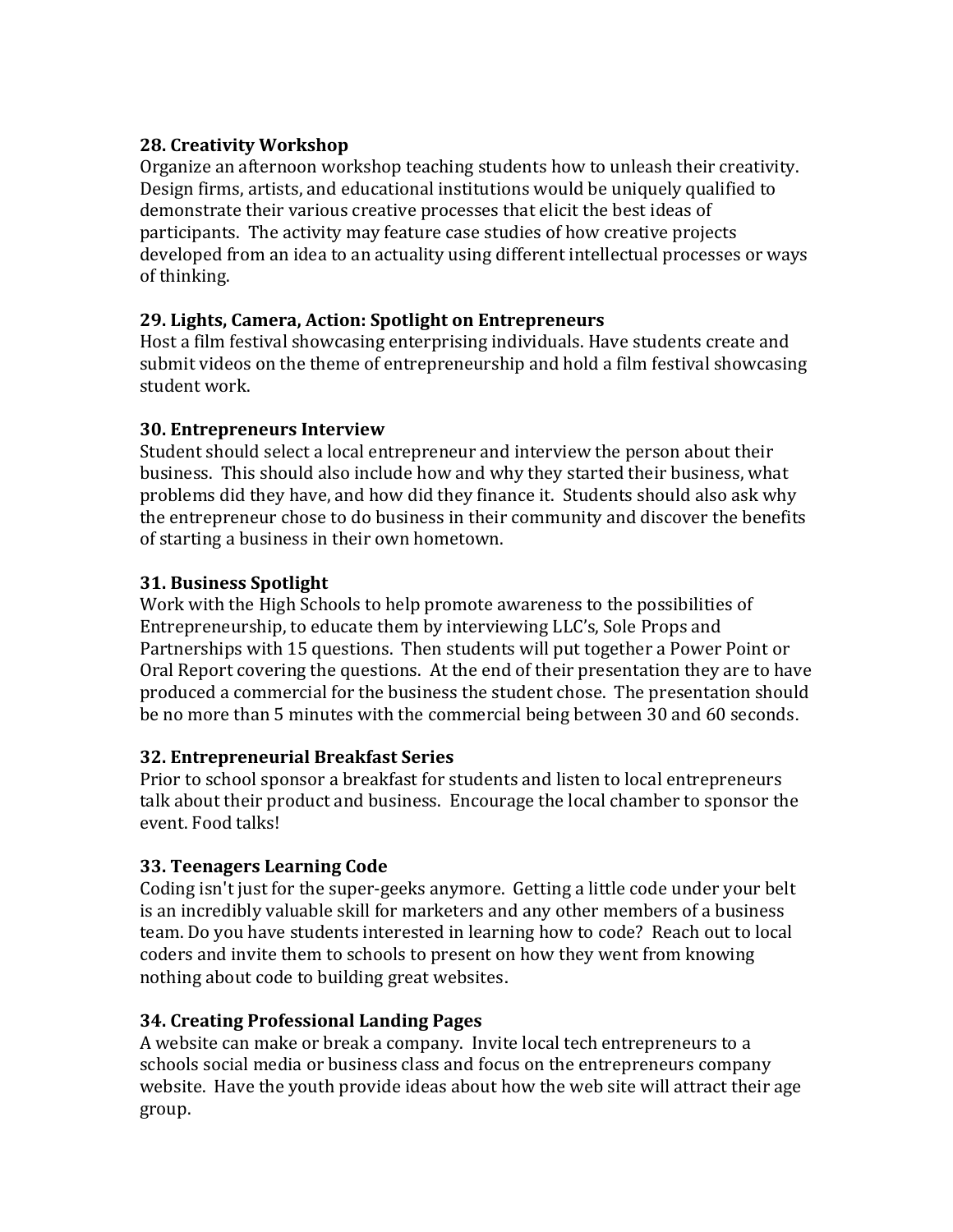### **35. It's My Future**

Get young people thinking about a career early. Work with the Junior Achievement, Future Farmers of America, DECA and other youth related organizations in your area on career mapping and work readiness.

### **36. Getting a Head Start: Launching Your Career Before Graduation**

This session will benefit both students studying consulting and entrepreneurial business leaders needing a change or new ideas to expand a market. Provide students with the opportunity to show businesses their new way and how it could benefit established businesses. Each student-consulting firm will present their ideas to a business leader for improvements.

### **37. Lunch with a mentor**

Sometimes all future entrepreneurs need is a food, a mentor and a nudge in the correct direction. Organize an interactive luncheon with future entrepreneurs and entrepreneurial leaders in the community. Each day could have an entrepreneur from a different sector speak and answer questions.

### **38. How To Become an Entrepreneur in 10 days**

Each day will be a new step in the direction for students to start their own business. Ten separate stations will present each day during the one-day event, allowing for a self-guided experience..

#### **39. Music Festival**

Organize a music festival that will showcase local talent in all genres **of** music., allowing kids to perform as well as help with backstage needs. Artists can showcase their talent on stage in front of a large audience demonstrating how entrepreneurs come in many different forms.

## **40. Shadow an Entrepreneur**

Seek out local entrepreneurs and ask to observe them on a typical business day. Ask the entrepreneur to share their insights into what it takes to be successful.

## **41. Ethical Entrepreneurship**

Organize an event that sheds light on the issue of ethics in entrepreneurship. Put together a panel to answer questions about what is ethical in the business world and what is not.

## **42. Ignite! The Entrepreneurial Fire**

Select 5 local entrepreneurs to give 5 minute Ignite! Presentations. There must be 20 slides to communicate multiple aspects of entrepreneurship.

## **43. Creative Writing for Business Strategies**

Student in all grade levels will learn the art of "story telling" or short story writing to engage in topics like the family business, business idea for the future, plans to make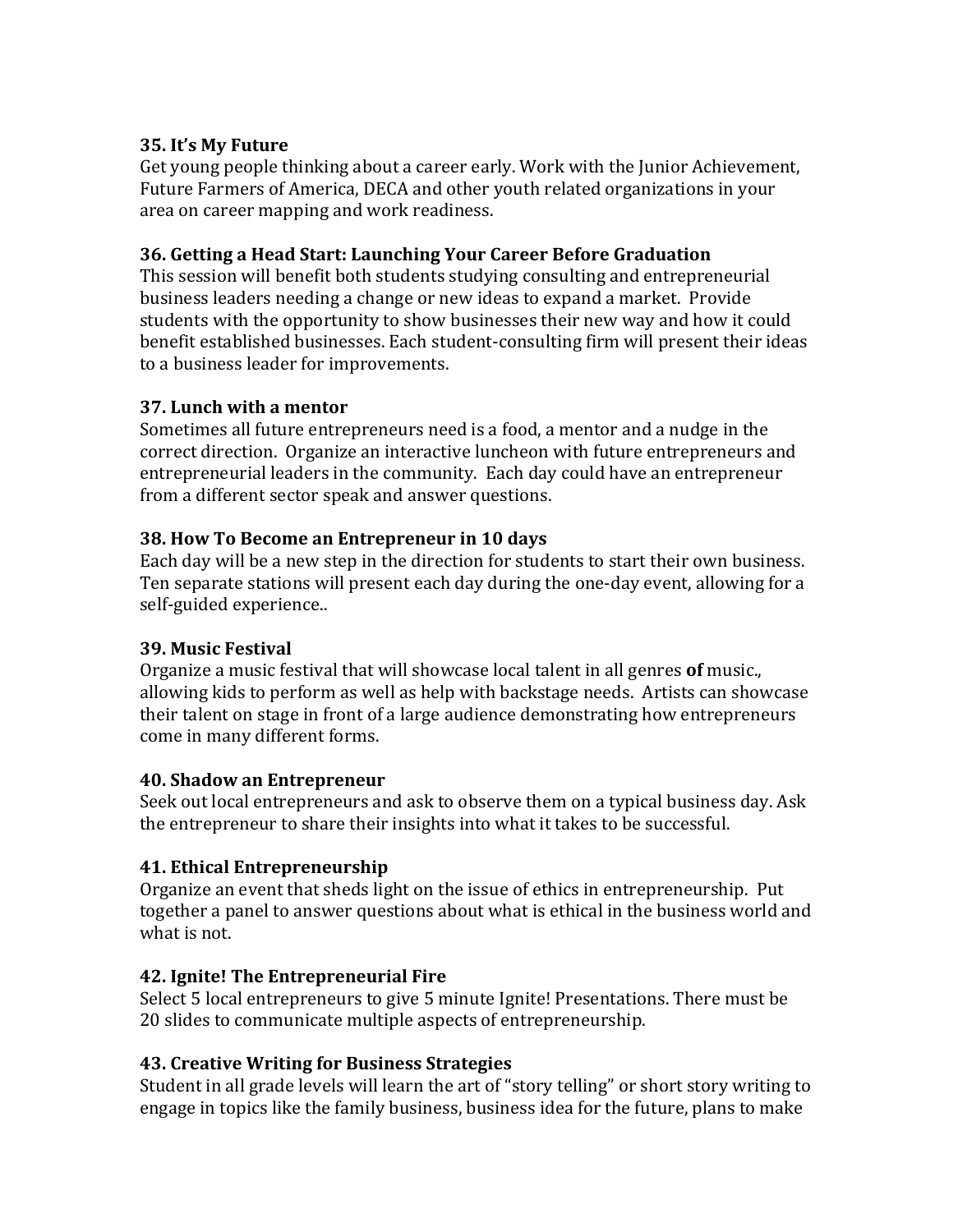money after graduating or reinventing an existing product. The students will present their business stories to their peers. The skills learned are public speaking, sales, and business writing.

### **44. Co-working Space Open House**

Co-working spaces offer a great starting point for entrepreneurs who are not generating revenue and unable to afford rent. Take a tour through a co-working space and have them talk about the benefits for a startup entrepreneur.

### **45. Tour Food Incubator**

For those students who want to get in the culinary field but lack a commercial connection, arrange a tour of a food incubator and have the food entrepreneurs talk about what its like.

### **46. Angel Conference**

Coordinate an investor led event, connecting future entrepreneurs and new Angel Investors. This conference will bring a collection of new and experienced Angel investors into a room where they can understand what angel investors do and what they expect for their money

### **47. Crowdfunding: What to Know Before Starting a Campaign**

Crowdfunding is a new way to raise money and there are many different types of crowdfunding. (Reward, equity, donations and loans). Coordinate a panel of people that have done it before (successful and unsuccessful) and a lawyer that knows the legalities and mechanics of raising money for a company through this  $21<sup>st</sup>$  century innovation.

#### **48. Startup Weekend**

Startup Weekend is a 54-hour event that brings together designers, developers, entrepreneurs, and experts from all domains for the purpose of creating a company. All Startup Weekend events follow the same basic model: anyone is welcome to pitch their startup idea and receive feedback from their peers. Teams form around the top ideas (as determined by popular vote) and embark on a three-day frenzy of business model creation, coding, designing, and market validation. The weekend culminates with presentations in front of local entrepreneurial leaders with another opportunity for critical feedback!

## **49. Entrepreneur Trade Show and Workshop**

The trade show and workshop offers contestants a workshop on how to make your sales pitch to potential investors. It is all in preparation for the Entrepreneur Trade Show. The Trade Show mocks a typical industry trade show where each contestant designs their booth, markets their product or service and pitches their business to an audience of judges.

## **50. Getting to Know You: How Entrepreneurs Have Helped our Economy**